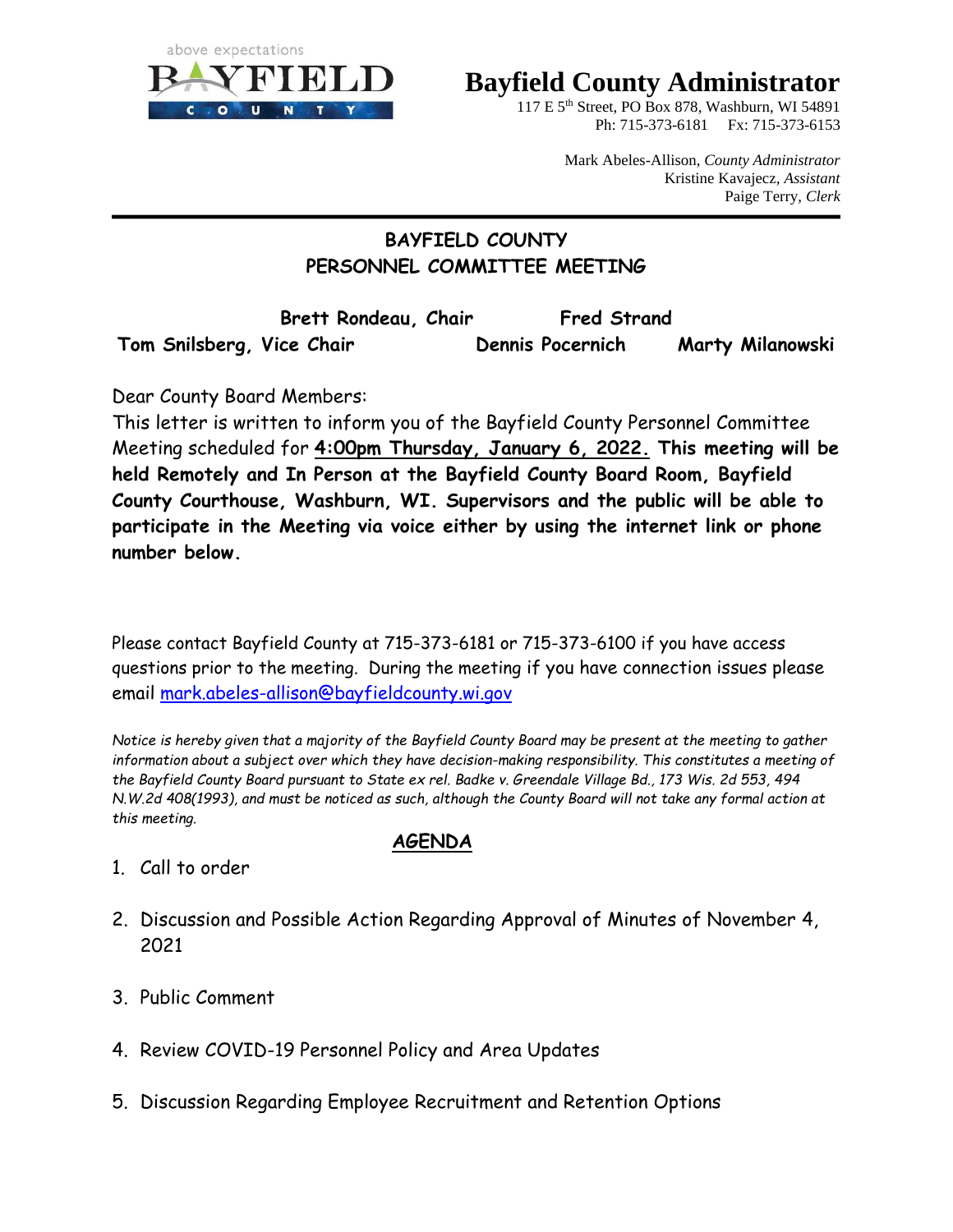- a. Population Trends [https://www.forward-analytics.net/wp](https://www.forward-analytics.net/wp-content/uploads/2021/12/Census-2020-High-Quality-Print.pdf)[content/uploads/2021/12/Census-2020-High-Quality-Print.pdf](https://www.forward-analytics.net/wp-content/uploads/2021/12/Census-2020-High-Quality-Print.pdf)
- b. Tuition Assistance program; options in 2023 [https://www.bayfieldcounty.wi.gov/DocumentCenter/View/12415/REVIS](https://www.bayfieldcounty.wi.gov/DocumentCenter/View/12415/REVISED-Personnel-Policies--Procedures-Manual-Published-2021-08-05) [ED-Personnel-Policies--Procedures-Manual-Published-2021-08-05](https://www.bayfieldcounty.wi.gov/DocumentCenter/View/12415/REVISED-Personnel-Policies--Procedures-Manual-Published-2021-08-05) page 113
- 6. Law Enforcement Academy Sponsorship
- 7. Discussion Regarding Vaccination Incentives
- 8. Leave Balance Discussion
- 9. Reports
	- a) Wage Assessment Process
	- b) Human Resources Report
	- c) Personnel Financial Report as of December 31, 2021
- 10. The committee may enter in and out of closed session pursuant to Wisconsin Statutes §19.85(1)(c)(e) to consider employment, promotion, compensation or performance evaluation data of any public employee over which the governmental body has jurisdiction or exercises responsibility and for deliberating or negotiating the purchasing of public properties, then investing of public funds, or conducting other specified public business, whenever competitive or bargaining reasons require a closed session:.
	- i. Approve Closed Session Minutes of November 4, 2021
	- ii. Discussion and Possible Action Regarding Reclassification Request from Clerk I to Clerk II.
	- iii. Discussion and Possible Action Regarding Teamster Union Negotiations
- 11. Adjourn

Should you have any questions in the meantime, please do not hesitate to contact the County Administrator's Office at 715 373-6181, [mark.abeles](mailto:mark.abeles-allison@bayfieldcounty.wi.gov)[allison@bayfieldcounty.wi.gov](mailto:mark.abeles-allison@bayfieldcounty.wi.gov)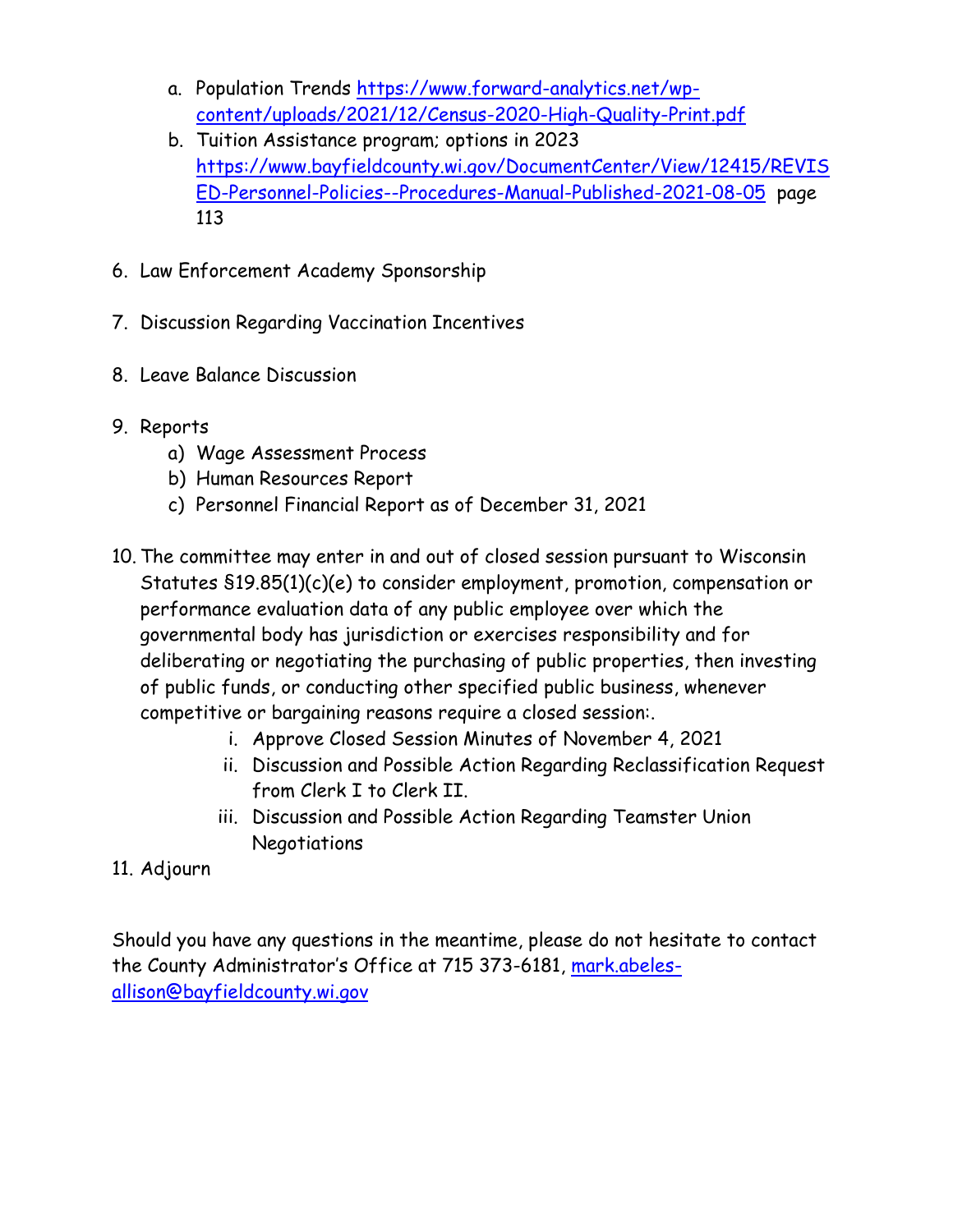## Sincerely, Mark Abeles-Allison

Mark Abeles-Allison Bayfield County Administrator

MAA/kak

Enc.

*Any person planning to attend a Bayfield County meeting that has a disability requiring special accommodations should contact 373-6100, 24-hours before the scheduled meeting, so appropriate arrangements can be made.*

cc: Ms. Lynn Divine, Bayfield County Clerk Bayfield County Board of Supervisors The Daily Press, via email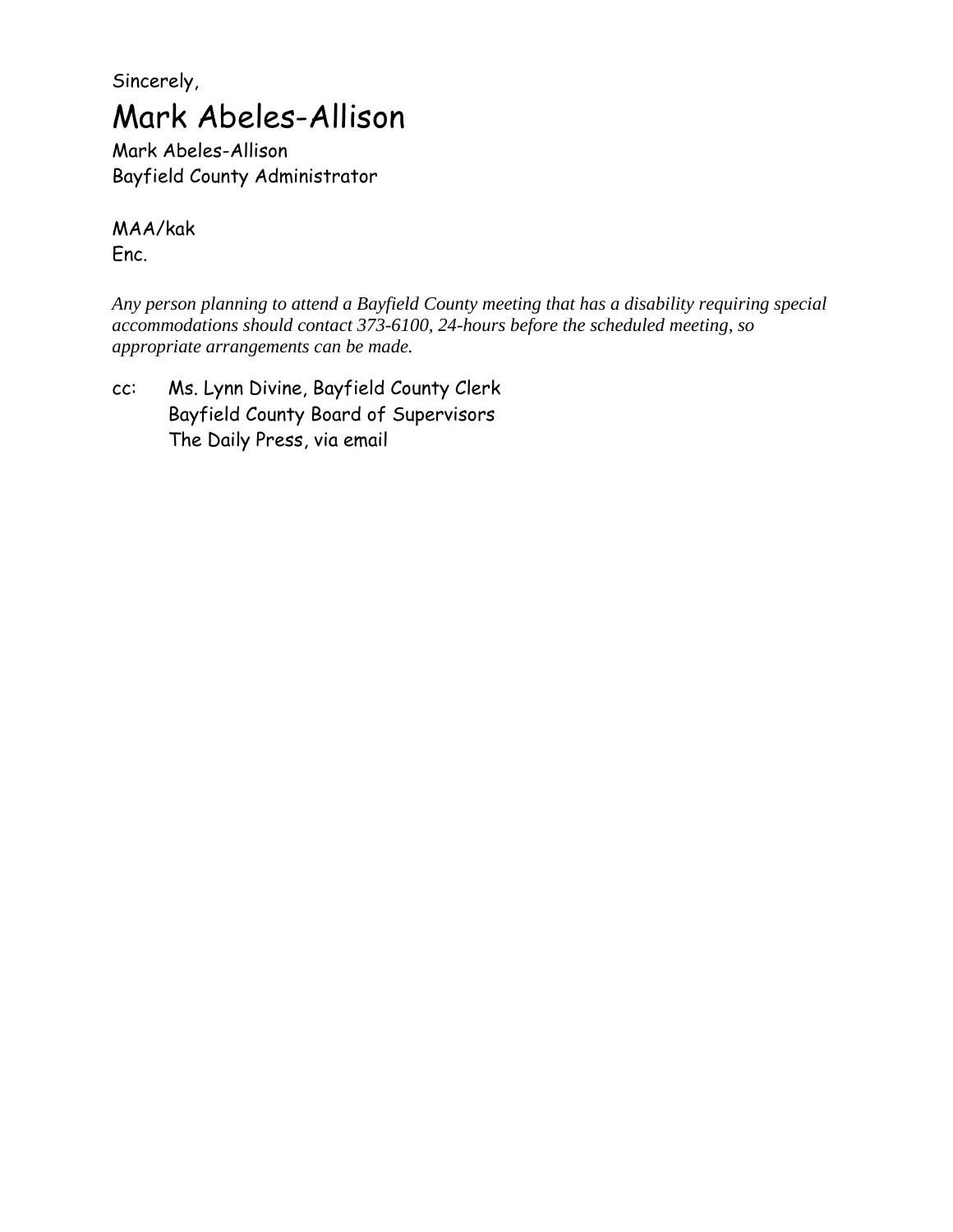Personnel Narrative, January 6, 2022

Item 3: There have been several national policy changes regarding COVID Protocols, the main one includes a change from a 10-day to a 5-day quarantine after testing positive. This has not been adopted by the State of Wisconsin, but we anticipate it will be. Once done we will update our policy. Three county employees are currently out positive.

As of Thursday December 30, Bayfield County saw a significant drop in weekly case load from 80 positives to 28. At the same time Hospitals are still very full and December showed many deaths. Transmission rates are still listed as "very high", but we are seeing signs of this slowing.



Item 4: Vaccines and boosters continue to be recommended as one of the top ways to slow the transmission and impact of COVID. We would like to recommend the following personnel policy adjustments to help support this:

- 1. Allow use of paid work time for vaccination (30 minutes) and recovery of side effects (up to one workday).
- 2. Include vaccination/booster as a wellness incentive item for those participating in the County Sponsored Wellness Program (not Well Wisconsin).

Valid Through End of February.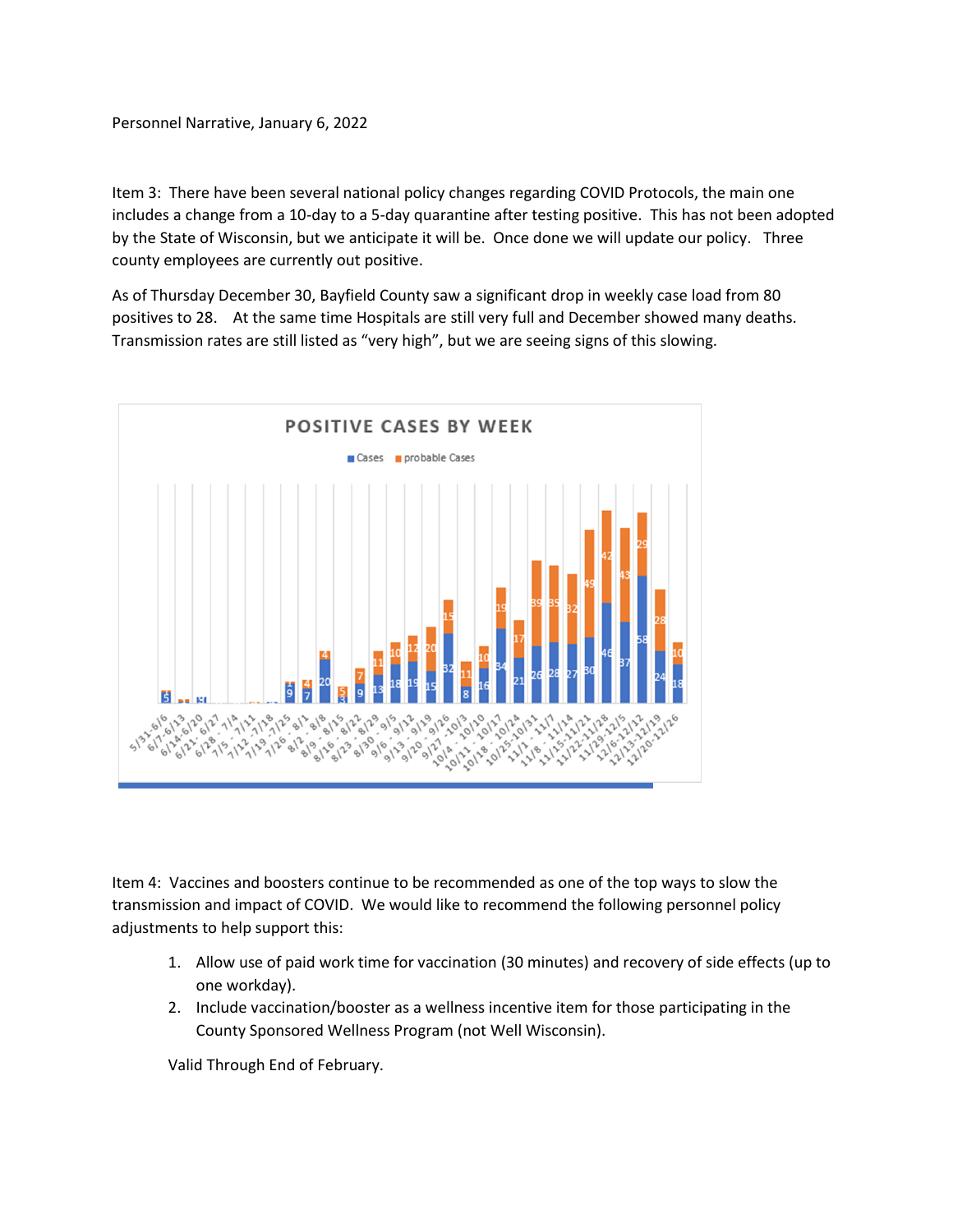Item 5.

A. Recruitment and retention continue to be a priority of the county. Population trends in this recent WCA publication shows a general slowing of growth statewide over the past decade, down 40% from the previous decade. Of key concern is the drop in youth over the past 30 years together with an increasing rate of retirement. **Overall, under 18 population dropped 4.3% over the past decade!** On a positive note, Northern Wisconsin Population growth exceeded the state average of 3.6%, with a 9-county average of 6.6%.

WCA summarizes that Wisconsin will need to rely on in-migration to solve future workforce challenges.

Other important discussion topics are:

- Contracting for services
- Level of Service delivery
- Remote work where / when feasible.

With the Committees direction we propose to investigate all of these options.

B. Some employers are instituting educational loan repayment programs for staff that agree to work for an employer.

Bayfield County currently offers education assistance (up to 66% of expenses) in the amount of \$500 per semester up to \$1000 per year for coursework undertaken while employed. Encouraging programs like this help provide incentives for new employees and improved retention.

We would like to propose increasing this to a maximum of \$2500 per year instead of per semester in 2023, estimated budget would be \$10,000 based 3-4 participants.

C. We would like to discuss other possible incentives at the meeting.

Item 6: We originally had three slots open for deputy sheriff officers. One has been hired. One is pending hire upon completion of academy (May). We continue advertising for the other vacancy. We anticipate another opening in 2022 due to retirement and a fifth position was authorized in 2022.

The Law Enforcement Standards Board requirement is:

- 1. 18 years of age
- 2. Must complete 60 college credits within 5 years of employment
- 3. Must complete Academy within first year of employment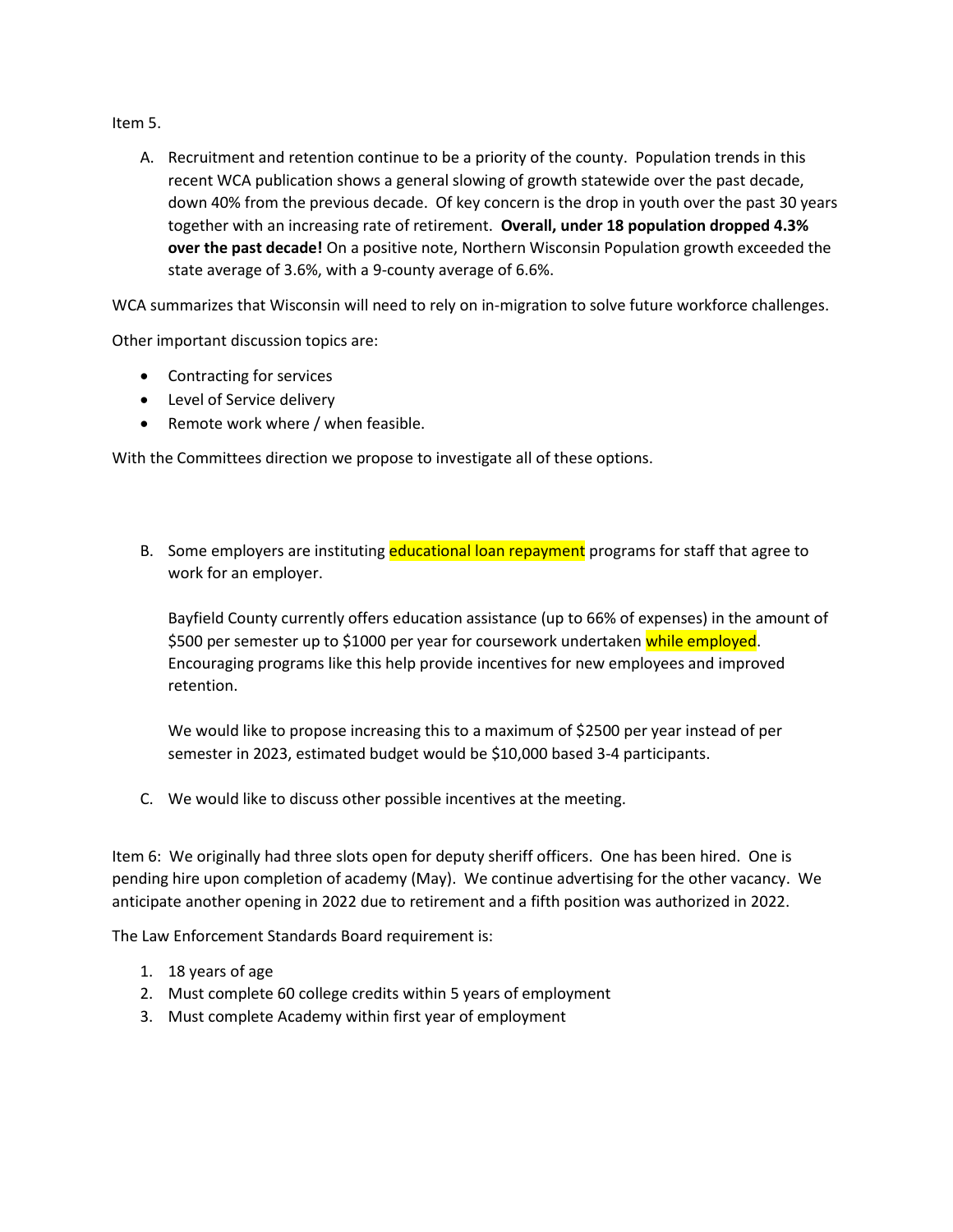Bayfield County's past and current practice is to require deputy applicants to have completed:

- 60 college credits (Associate Degree)
- The Wisconsin Law Enforcement Academy (18-week program).

We are receiving applications from individuals who do NOT meet these standards. We have written one conditional offers stating that we will hire an applicant (with associates degree) provided they finish Academy.

We would like to take this one step further and offer a stipend if the applicant is already a county employee, we would offer \$500 per week while attending academy. Attached is a draft document for review.

We would still require applicants to have 60 hours of college to be considered for employment as a deputy.

#### Item 7.

• Overall leave balances, as of December

|      | SICK OLD | SICK-NEW | VACATION     | <b>VAC CARRYOVER</b> | VAC RH |
|------|----------|----------|--------------|----------------------|--------|
| 2020 | S862K    | \$448K   | <b>S349K</b> | S5K                  | S5K    |
| 2021 | \$683k   | \$471k   | \$333k       | \$12k                | \$600  |

These trends show a reduction in old sick leave (multiple retirements with large payouts), modest increase in new sick leave accruals, slightly lower vacation accruals (people are taking leave whereas at this time last year they were not), slight uptick in vacation carryover and almost zeroed out vacation race horse, a program eliminated years back with finals going down as those employees retire.

- We have a signed contract with Carlson Dettman, Kris has begun assembling master employee summary information as requested.
- HR Report will be provided at the meeting
- Year end finances are similar to last year, we still have one more partial payroll to put back to 2021. General fund as of December 30 is 95%, HS 92%, Highway 93%.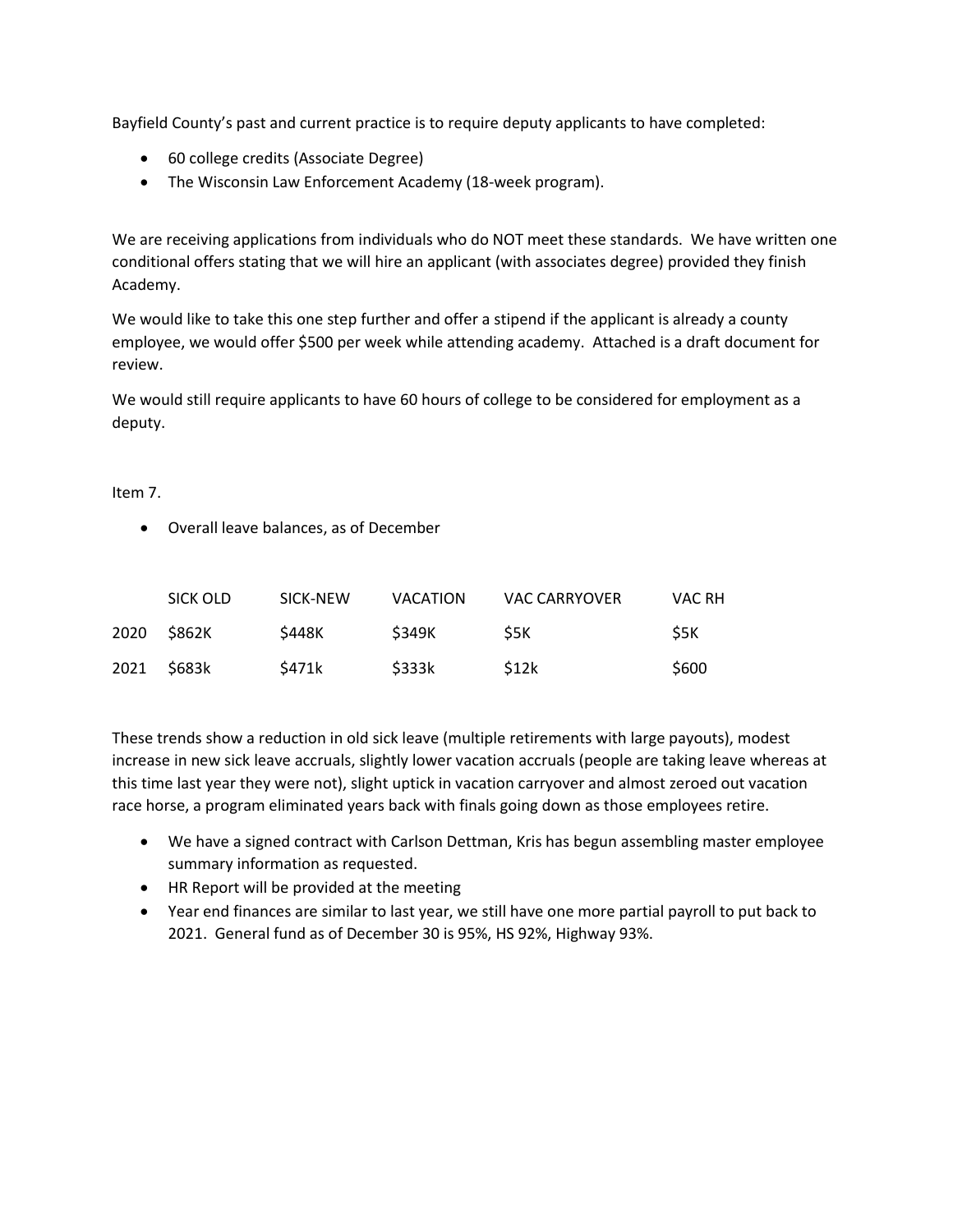

### **Bayfield County Administrator**

117 E 5th Street, PO Box 878, Washburn, WI 54891 Ph: 715-373-6181 Fx: 715-373-6153

Mark Abeles-Allison, *County Administrator*  Kristine Kavajecz, *Human Resources Director* Paige Terry, *Clerk III*

#### **DRAFT Recruit School Sponsorship Contract**

It is the policy of Bayfield County to sponsor qualified employees of the Bayfield County Sheriff's Office for the completion of the 720-hour Law Enforcement Recruit Academy.

To be considered for a sponsorship, candidates must be employed with the Bayfield County Sheriff's Office as a Jailer/Dispatcher for a minimum of 400 hours and continually maintaining all of the professional policy standards of the department and Bayfield County. Additionally, candidates must successfully complete the Physical Readiness Test established by the State of Wisconsin. Candidates will be required to obtain the minimum level of college credits, in the allotted time, required by the Wisconsin Department of Justice, Training and Standards Bureau (TSB) to mee the Law Enforcement requirements for the State of Wisconsin.

Upon acceptance of a candidate's application for sponsorship, Bayfield County will enroll the candidate in an accredited Technical College academy program. The enrollment will take place when it is beneficial for both Bayfield County and the candidate.

During the 720-hour training period, Bayfield County will provide a weekly stipend to the candidate in the amount of \$500. The stipend will be paid on the regular pay periods for the weeks of training completed since the last payroll. If a candidate drops out of the academy or is removed from the academy, the candidate will not receive the next stipend due.

Bayfield County will cover the cost of lodging, mileage, meals and academy in accordance with TSB allowances.

Reimbursement from the TSB for lodging, meals, mileage and tuition will only be given to a candidate who successfully completes the 720-hour Recruit Academy. *If a candidate does not successfully complete the academy, the candidate will be responsible for the cost of the tuition and will also be responsible for reimbursing Bayfield County for all costs.*

The TSB reimburses lodging at the rate of \$82/night, breakfast at \$6.40, lunch at \$7.20, dinner at \$13.60 and mileage at \$0.39/mile. Tuition does not need to be paid up front, the school will bill TSB direct for the students that are sponsored by a law enforcement agency and successfully complete the academy. The reimbursement from the TSB is paid at the successful completion of the academy and only after the DJLE-303 or DJLE-303N is completed by the department.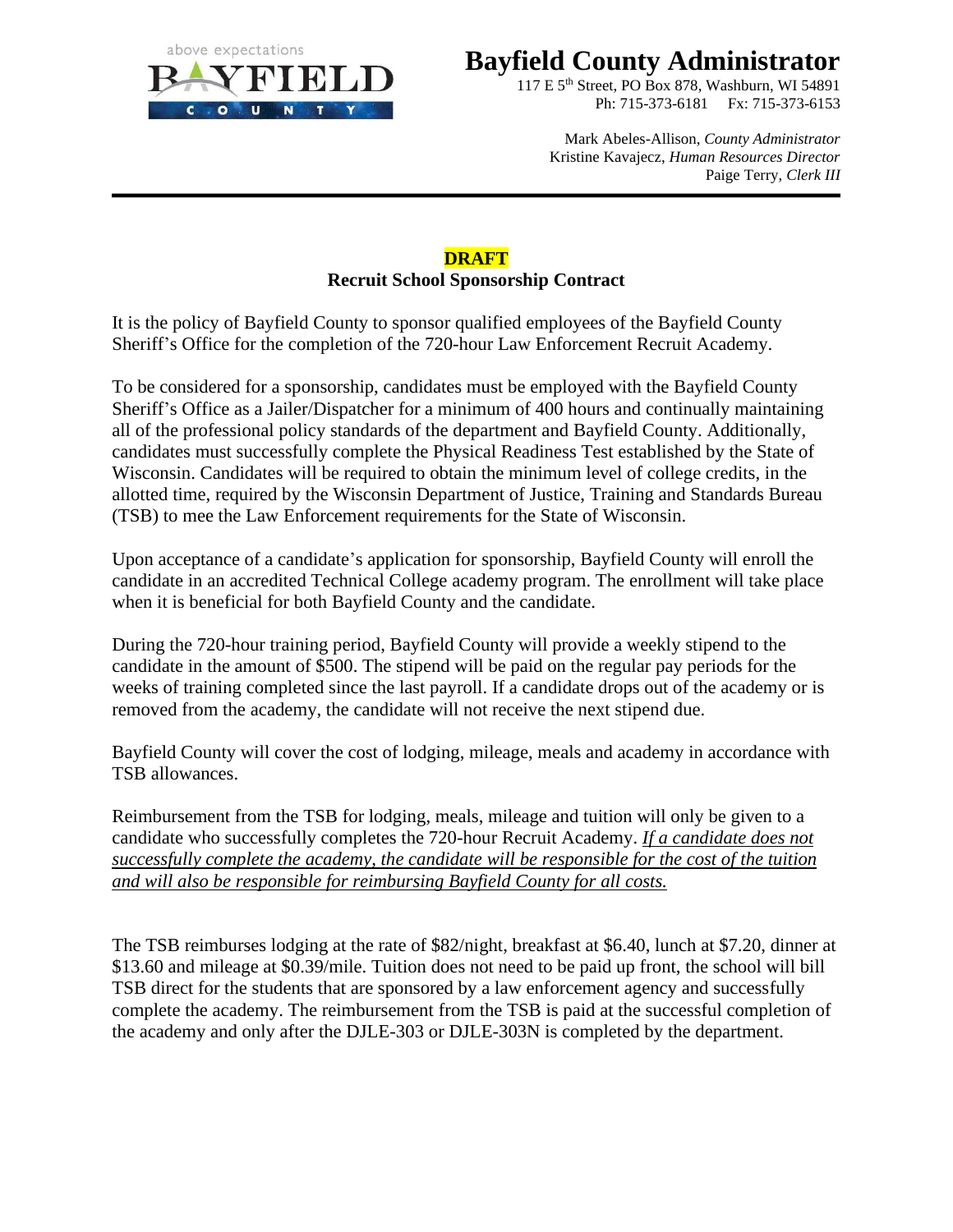

### **Bayfield County Administrator**

117 E 5th Street, PO Box 878, Washburn, WI 54891 Ph: 715-373-6181 Fx: 715-373-6153

Mark Abeles-Allison, *County Administrator*  Kristine Kavajecz, *Human Resources Director* Paige Terry, *Clerk III*

Upon completion of the 720-hour academy, the candidate will be employed as a part or full time Deputy Sheriff for the Bayfield County Sheriff's Office and will be compensated accordingly. The candidate will agree to serve the Bayfield County Sheriff's Office for a minimum of three years from graduation from the academy.

The stipends paid to the candidate will total approximately \$9,000. If the candidate does not successfully complete the 720-hour academy or separates employment with Bayfield County, after completing the academy based on the scale below, the candidate will reimburse Bayfield County at the following rate:

- Less than one year of employment after academy, \$9,000
- More than one year but less than two years after academy, \$6,000
- More than two years but les than three years after academy, \$3,000
- If the candidate separates employment with the Bayfield County Sheriff's Office after three years of service, the candidate will not be responsible for any reimbursement to Bayfield County.

If a full-time position becomes available during the candidate's tenure as a part-time deputy, the candidate will be considered for the full-time position upon completion of the hiring process established by Bayfield County.

Recruit Date

Sheriff Paul Susienka Date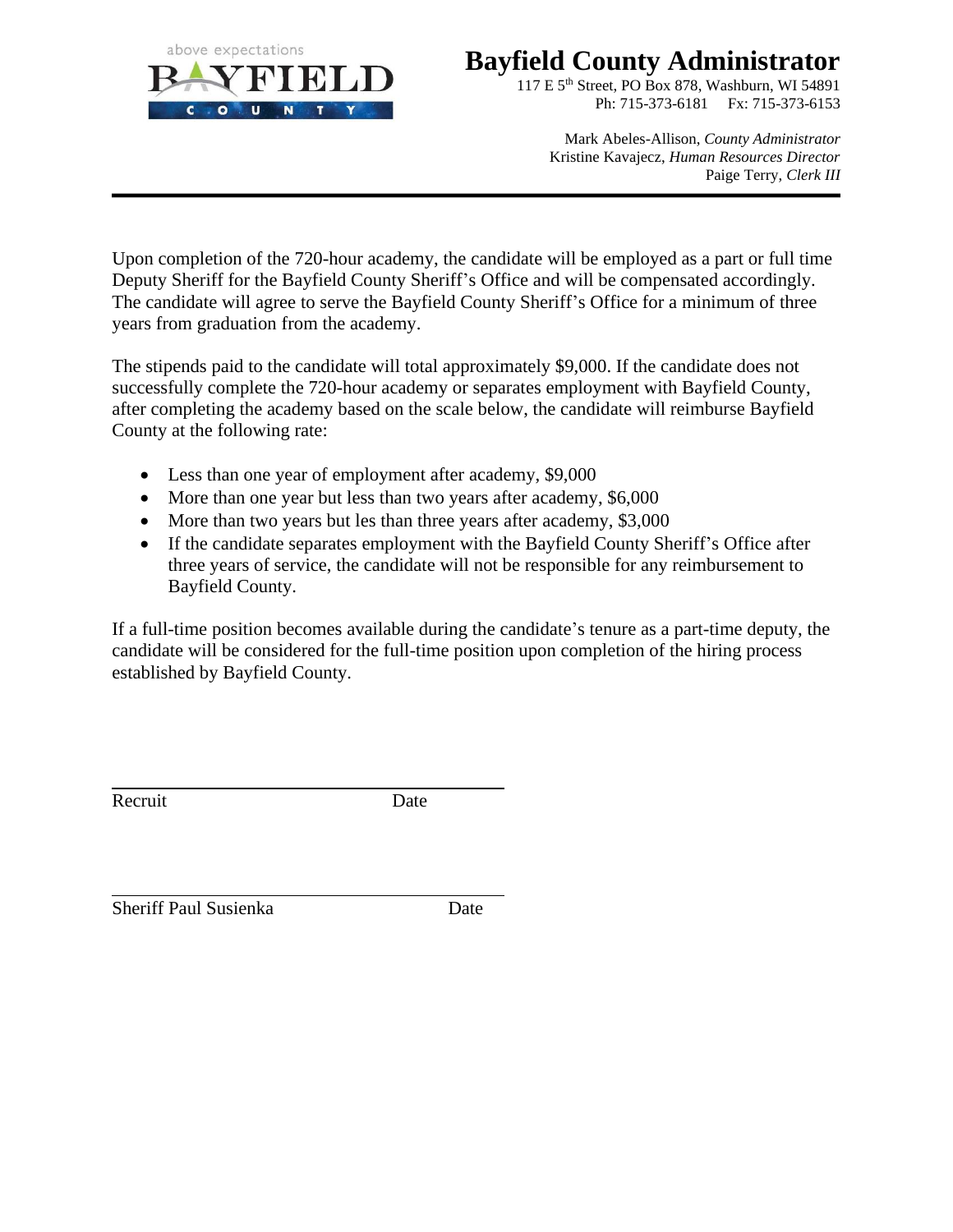above expectations FIELD

c

O U N T Y

## **Personnel Financial Through December 31, 2021**

Through 12/31/21 Prior Fiscal Year Activity Included Summary Listing

|                                                 | Adopted          | <b>Budget</b>     | Amended          | <b>Current Month</b> | <b>YTD</b>          | <b>YTD</b>          | Budget - YTD % Used/ |          |                       |
|-------------------------------------------------|------------------|-------------------|------------------|----------------------|---------------------|---------------------|----------------------|----------|-----------------------|
| Organization                                    | <b>Budget</b>    | <b>Amendments</b> | <b>Budget</b>    | <b>Transactions</b>  | <b>Encumbrances</b> | <b>Transactions</b> | <b>Transactions</b>  | Rec'd    | <b>Prior Year YTD</b> |
| Fund 100 - General                              |                  |                   |                  |                      |                     |                     |                      |          |                       |
| <b>EXPENSE</b>                                  |                  |                   |                  |                      |                     |                     |                      |          |                       |
| Department 00 - General Fund                    | .00.             | .00               | .00.             | .00.                 | .00                 | 681.37              | (681.37)             | $^{+++}$ | 664.57                |
| Department 01 - County Board                    | 46,128.00        | .00               | 46,128.00        | 9,125.83             | .00                 | 57,894.70           | (11,766.70)          | 126      | 49,566.07             |
| Department 02 - Clerk of Courts                 | 354,045.00       | .00               | 354,045.00       | 36,893.23            | .00                 | 344,157.70          | 9,887.30             | 97       | 355,836.69            |
| Department 04 - Criminal Justice                | 179,141.00       | .00               | 179,141.00       | 13,518.04            | .00.                | 143,441.48          | 35,699.52            | 80       | 137,852.71            |
| Department 06 - Coroner                         | 14,393.00        | .00               | 14,393.00        | 791.22               | .00.                | 13,020.27           | 1,372.73             | 90       | 14,792.73             |
| Department 07 - Administrator                   | 277,521.00       | .00               | 277,521.00       | 31,908.16            | .00                 | 290,398.23          | (12, 877.23)         | 105      | 280,504.21            |
| Department 08 - District Attorney               | 172,292.00       | .00               | 172,292.00       | 18,408.17            | .00.                | 167,667.99          | 4,624.01             | 97       | 173,179.89            |
| Department 09 - Child Support                   | 226,248.00       | .00               | 226,248.00       | 23,318.51            | .00.                | 197,002.65          | 29,245.35            | 87       | 208,046.43            |
| Department 10 - County Clerk                    | 379,336.00       | .00               | 379,336.00       | 38,746.11            | .00                 | 355,453.05          | 23,882.95            | 94       | 353,344.72            |
| Department 12 - Treasurer                       | 157,880.00       | .00               | 157,880.00       | 17,293.08            | .00                 | 158,682.18          | (802.18)             | 101      | 142,414.27            |
| Department 13 - Land Records                    | 408,641.00       | .00               | 408,641.00       | 42,547.75            | .00.                | 397,983.23          | 10,657.77            | 97       | 394,305.71            |
| Department 14 - Court House                     | 262,591.00       | .00               | 262,591.00       | 28,103.75            | .00.                | 252,357.65          | 10,233.35            | 96       | 254,856.75            |
| Department 15 - Register of Deeds               | 170,851.00       | .00               | 170,851.00       | 17,403.21            | .00.                | 152,646.87          | 18,204.13            | 89       | 159,926.87            |
| Department 17 - Sheriff                         | 3,847,480.00     | .00               | 3,847,480.00     | 451,765.41           | .00                 | 3,738,619.94        | 108,860.06           | 97       | 3,902,272.42          |
| Department 18 - Emergency Management            | 118,987.00       | .00               | 118,987.00       | 11,706.17            | .00.                | 130,937.71          | (11,950.71)          | 110      | 140,145.84            |
| Department 19 - Veteran's Services              | 96,741.00        | .00               | 96,741.00        | 11,254.68            | .00.                | 93,530.58           | 3,210.42             | 97       | 118,650.67            |
| Department 20 - Health                          | 960,747.00       | 2,537.00          | 963,284.00       | 86,508.93            | .00.                | 723,857.60          | 239,426.40           | 75       | 927,155.03            |
| Department 22 - Fair                            | .00.             | .00               | .00.             | .00.                 | .00                 | .00                 | .00                  | $^{+++}$ | .00                   |
| Department 23 - Tourism                         | 190,386.00       | .00               | 190,386.00       | 16,446.16            | .00.                | 174,645.05          | 15,740.95            | 92       | 173,028.37            |
| Department 25 - UW Extension                    | 92,478.00        | .00               | 92,478.00        | 9,297.16             | .00.                | 90,993.44           | 1,484.56             | 98       | 90,553.67             |
| Department 26 - Zoning                          | 386,350.00       | .00               | 386,350.00       | 40,220.30            | .00.                | 372,240.02          | 14,109.98            | 96       | 386,711.60            |
| Department 28 - Land Conservation               | 264,472.00       | 19,668.00         | 284,140.00       | 25,930.73            | .00.                | 281,754.71          | 2,385.29             | 99       | 260,704.44            |
| Department 29 - Land Use Planning               | .00.             | .00               | .00.             | .00.                 | .00.                | .00                 | .00                  | $^{+++}$ | .00                   |
| Department 31 - Information Services            | 309,839.00       | .00               | 309,839.00       | 27,114.19            | .00                 | 294,416.63          | 15,422.37            | 95       | 311,291.12            |
| Department 34 - Forestry                        | 935,716.00       | .00               | 935,716.00       | 98,720.31            | .00                 | 899,721.22          | 35,994.78            | 96       | 924,334.47            |
| <b>EXPENSE TOTALS</b>                           | \$9,852,263.00   | \$22,205.00       | \$9,874,468.00   | \$1,057,021.10       | \$0.00              | \$9,332,104.27      | \$542,363.73         | 95%      | \$9,760,139.25        |
| Fund 100 - General Totals                       |                  |                   |                  |                      |                     |                     |                      |          |                       |
| <b>EXPENSE TOTALS</b>                           | 9,852,263.00     | 22,205.00         | 9,874,468.00     | 1,057,021.10         | .00                 | 9,332,104.27        | 542,363.73           | 95%      | 9,760,139.25          |
| Fund 100 - General Totals                       | (\$9,852,263.00) | (\$22,205.00)     | (\$9,874,468.00) | (\$1,057,021.10)     | \$0.00              | (\$9,332,104.27)    | $(*542,363.73)$      |          | (\$9,760,139.25)      |
| Fund 235 - Human Services                       |                  |                   |                  |                      |                     |                     |                      |          |                       |
| <b>EXPENSE</b>                                  |                  |                   |                  |                      |                     |                     |                      |          |                       |
| Department 00 - General Fund                    | .00.             | .00               | .00.             | .00.                 | .00.                | 1,516.51            | (1, 516.51)          | $^{+++}$ | 2,318.33              |
| Department 47 - Comprehensive Community Support | .00.             | 277,235.00        | 277,235.00       | 19,600.46            | .00                 | 223,454.02          | 53,780.98            | 81       | .00.                  |
| Department 48 - Community Support Program (CSP) | .00.             | .00.              | .00              | .00.                 | .00.                | .00.                | .00                  | $^{+++}$ | .00                   |
| Department 51 - Regional Crisis Initiative      | 3,850.00         | .00               | 3,850.00         | .00.                 | .00.                | .00.                | 3,850.00             | 0        | .00                   |
| Department 52 - AMSO                            | 612,005.00       | .00               | 612,005.00       | 55,832.25            | .00.                | 574,624.10          | 37,380.90            | 94       | 611,158.08            |
| Department 53 - Family Services                 | 990,500.00       | (277, 235.00)     | 713,265.00       | 61,283.73            | .00.                | 540,381.19          | 172,883.81           | 76       | 748,794.36            |
| Department 54 - Economic Support                | 390,909.00       | .00               | 390,909.00       | 40,938.24            | .00.                | 381,142.19          | 9,766.81             | 98       | 385,318.79            |
|                                                 |                  |                   |                  |                      |                     |                     |                      |          |                       |